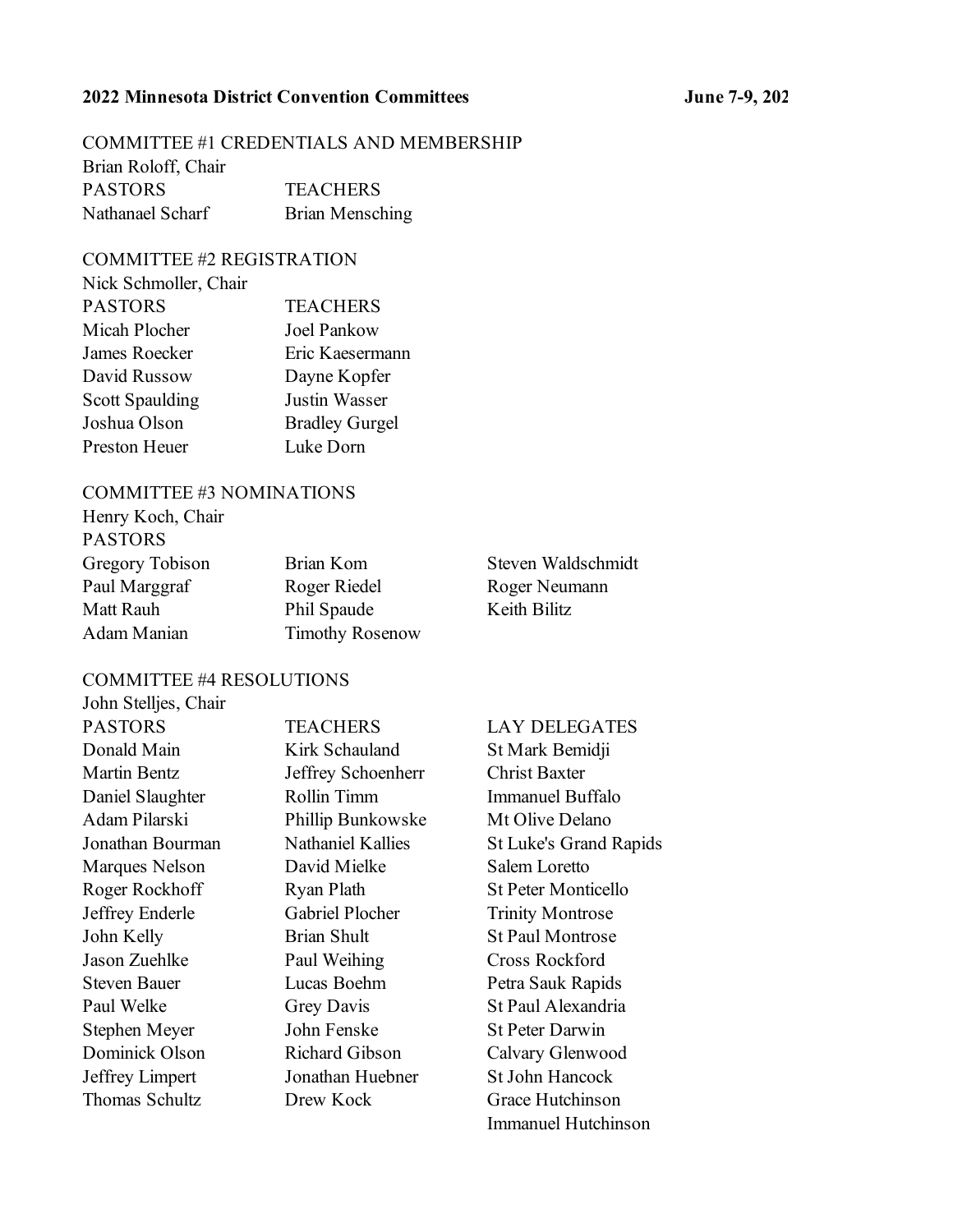Zion Hutchinson Trinity-Mt Olive Graceville St Paul's Litchfield

# COMMITTEE #5 ELECTIONS

| Peter Sternberg, Chair |                      |
|------------------------|----------------------|
| <b>PASTORS</b>         | <b>TEACHERS</b>      |
| <b>Timothy Otto</b>    | Nathan Voss          |
| Gary Bode              | Thomas Benzing       |
| Ryan Wolfe             | Kristoffer Kuschel   |
| <b>Timothy Berg</b>    | Lyle Strehler        |
| Benjamin Zamzow        | Michael Marquardt    |
| Christopher Oehlke     | Todd Russ            |
| Cody Hauch             | <b>Brent Schacht</b> |
| Paul Schuler           | Tony Drkula          |
| Aaron Jensen           | Adam Frey            |
| James Grabitske        | Mark Kaiser          |
| Michael Barlow         | Nathaniel Kallies    |
| Bryan Prell            | Christopher Maki     |
| Mark Kahrs             | Cory Olson           |
| Robert Guenther        | Paul Huebner         |
|                        |                      |

# COMMITTEE #6 MEDIA RELATIONS

| Jeffrey Bovee, Chair |                  |
|----------------------|------------------|
| <b>PASTORS</b>       | <b>TEACHERS</b>  |
| James Panning        | James Dretzke    |
| Paul Koelpin         | Heath Dobberpuhl |

# COMMITTEE #7 Home Missions

| Benjy Pederson, Chair |                      |   |
|-----------------------|----------------------|---|
| <b>PASTORS</b>        | <b>TEACHERS</b>      |   |
| Scott Oelhafen        | Christopher Avila    |   |
| <b>Ethan Boese</b>    | Isaiah Degner        | I |
| Alan Horn             | James Buboltz        |   |
| Nathan Cordes         | Jon Hermanson        | ľ |
| David Peters          | Jeffrey Koepsell     |   |
| Martin Weigand        | Craig Morgan         |   |
| Robbin Robbert        | <b>Bradley Nehls</b> |   |
| John Unnasch          | <b>Timothy Plath</b> | I |
| Isaiah Horn           | Ryan Rathje          |   |
| Darren Green          | Jeffrey Strehlow     | ľ |
| Peter Sulzle          | David Tess           | 2 |
| Eugene Andrus         | Stephen Gurgel       |   |
| Allen Lonnquist       | Steven Jensen        |   |
| Daniel Herold         | Stephen Merten       |   |

## LAY DELEGATES

Ascension Plymouth Faith Evangelical Prior Lake Timothy Saint Louis Park Mt Olive Shakopee Good Shepherd Cedar Rapids Grace Columbia Lincoln Heights Des Moines Prince of Peace Mason City Grace Oskaloosa Martin Luther Saint Louis Zion Springfield Our Savior Kasson Good Shepherd Pipestone ephen Merten Beautiful Savior West Des Moines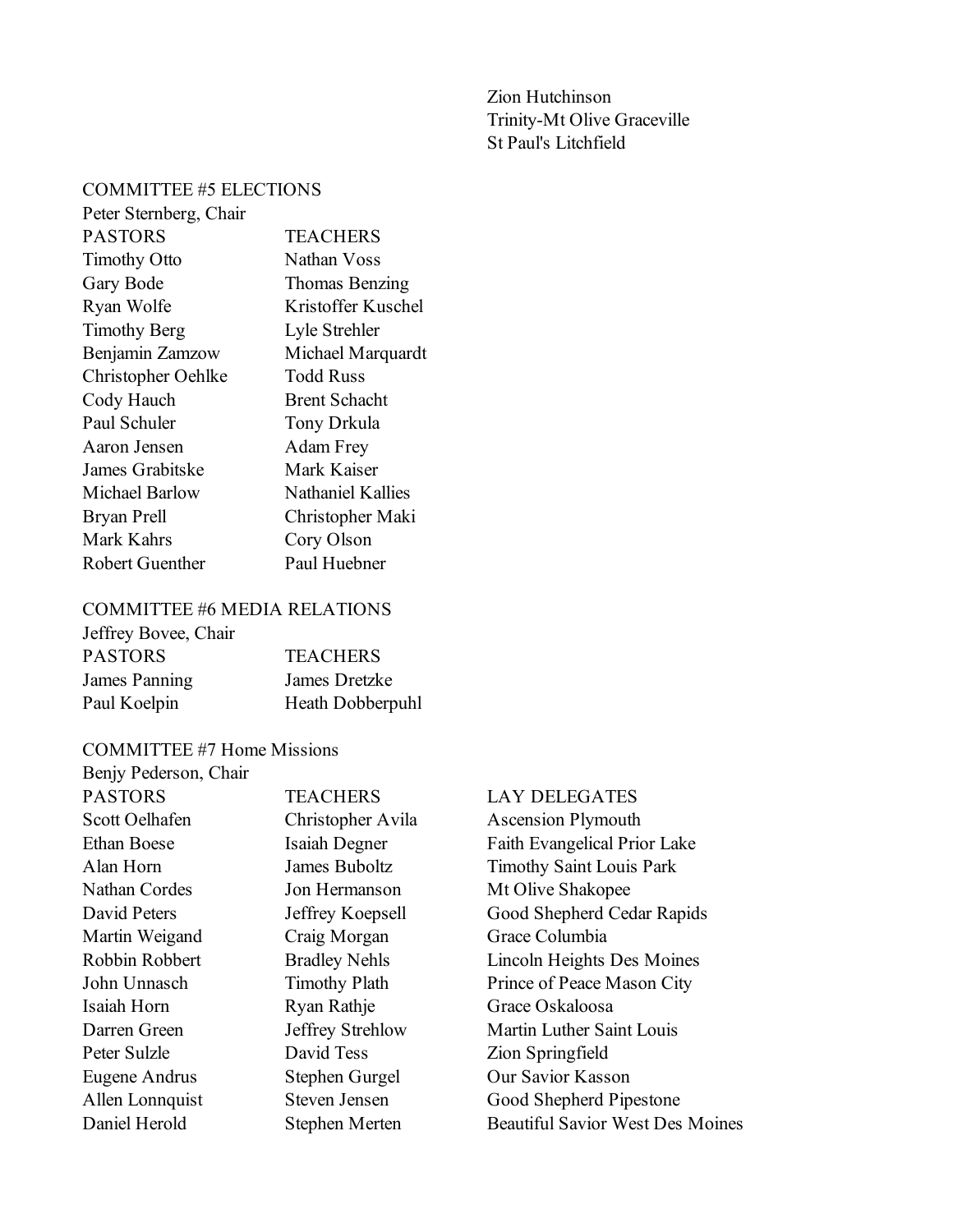Timothy Blauert Jason Hahn Peace Marshfield David Rosenow Philip Meitner Mt Olive Chinese Chr. Saint Paul Christ Alone Dardenne Prairie Immanuel Hmong Saint Paul Christ Our Savior Collinsville Crown of Life West Saint Paul/Eagan

#### COMMITTEE #8 World Missions

Matthew Hennig, Chair PASTORS TEACHERS LAY DELEGATES Jacob Schram James Hahm St Paul Morris Mark Wessel Michael Wiechmann Immanuel Willmar Mark Cordes Timothy Weddle St Paul's Arlington Joel Gawrisch Jon Woldt Trinity Belle Plaine Allen Schleusener William Arndt St John Glencoe Keith Schreiner Justin Hansen St John Janesville Dennis Harbach David Retzlaff St Paul Jordan Jonathan Zimpelmann Paul Mildebrandt Grace Le Sueur Steven Saatkamp Daniel Bredendick St Mark Mankato Dean Biebert Ryan Klatt Friedens New Prague David Spaude Thomas Stob Trinity Nicollet Daniel Schmidt Mark Dobberstein St Paul's North Mankato Benjamin Blumer Christopher Olson Emmanuel Owatonna Matthew Ewart Brad Hengeveld St John's Saint Clair John Maasch Mark Kutz St Peter Saint Peter Thomas Gorzalski Todd Brassow Trinity Janesville

Courtland New Ulm St John Butterfield Emanuel Fairfax St John Fairfax

### COMMITTEE #9 Ministerial Education

| Tim Denney, Chair  |
|--------------------|
| <b>PASTORS</b>     |
| Randall Kuznicki   |
| Jon Wolff          |
| William Ziebell    |
| James Bourman      |
| Paul Ziemer        |
| Stephen Schmiel    |
| William King       |
| <b>Micah Ernst</b> |
| Seth Georgson      |
| Paul Fritz         |
| Adam Marley        |

Paul Grubbs **Zion Morgan** Theodore Klug Zion New Ulm Martin Santos **Zion Sanborn Paul Francisc** Mark Tacke **Zion Winthrop** Adam Marley Steven Thiesfeldt St John Frontenac

#### TEACHERS LAY DELEGATES

Daniel Fenske Shepherd of the Lakes Fairmont Daniel Gawrisch Immanuel Gibbon Daryl Hanneman St John's New Ulm Craig Hirschmann St Paul's New Ulm John Meyer St Paul Saint James Mark Stein St John's Sleepy Eye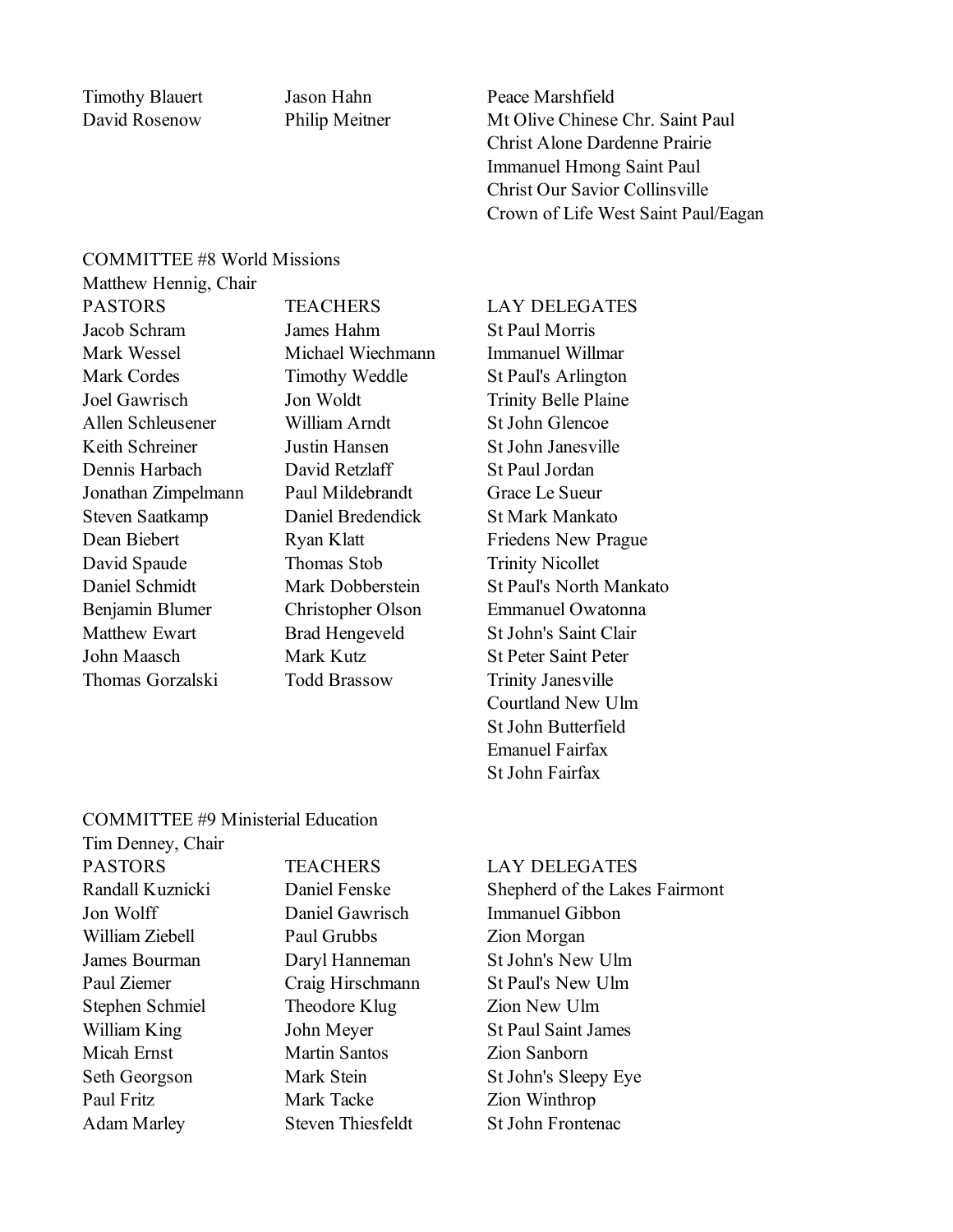Pheng Moua James Unke St John Lake City Jeffery Wiechman Trinity Lake City Miles Wurster Grace Kellogg Caleb Dobberstein Grace Goodhue

Rodney Pudell Alan Uher Immanuel Frontenac Tyson Zarnstorff St John Red Wing James Brohn Our Redeemer Wabasha St John Goodhue St John Rochester St Peter Goodhue St John Bear Valley Lake City

### COMMITTEE #10 Congregation and District Ministry

Thomas Hartwig, Chair

Mark Kom Paul Kelm St John Mazeppa Zachary Pudlo Joel Westenberg Christ Zumbrota Jonathan Enter Albert Karnopp Grace Oronoco Daniel Balge Mark Renner St John Caledonia Mark Paustian Kyle Seim St John's Dakota Aaron Robinson David Zabel Zion Hokah Philip Schroeder Steven Biedenbender First La Crescent Michael Plocher Peace Echo Jared Christensen Zion Morton Samuel Evans **Zion Olivia** Nathan Bitter St John Renville

PASTORS TEACHERS LAY DELEGATES Dustin Sievert Ryan Obry Beautiful Savior Austin David Huebner Daniel Kell Ascension Rochester Jonathan Ladner Scott Luepke Resurrection/Life Lutheran Rochester Mark Kaesmeyer Adam Mateske Christ Our Rock Rochester Nicholas Kressin Immanuel La Crescent Peter Markgraf St Matthew Danube Brian Gephart St John Redwood Falls St Matthew (Flora) Danube St Peter's Balaton St John Boyd St John Lake Benton

# COMMITTEE #11 Ministry Support

Dan Walters, Chair PASTORS TEACHERS LAY DELEGATES Orie Thomford Dyllan Jensen Christ Marshall Luke Thompson Eric Hahn Immanuel Tyler Daniel Waldschmidt Ryan Randall Zion Marshall Joel Fredrich Paul Bases St John Vesta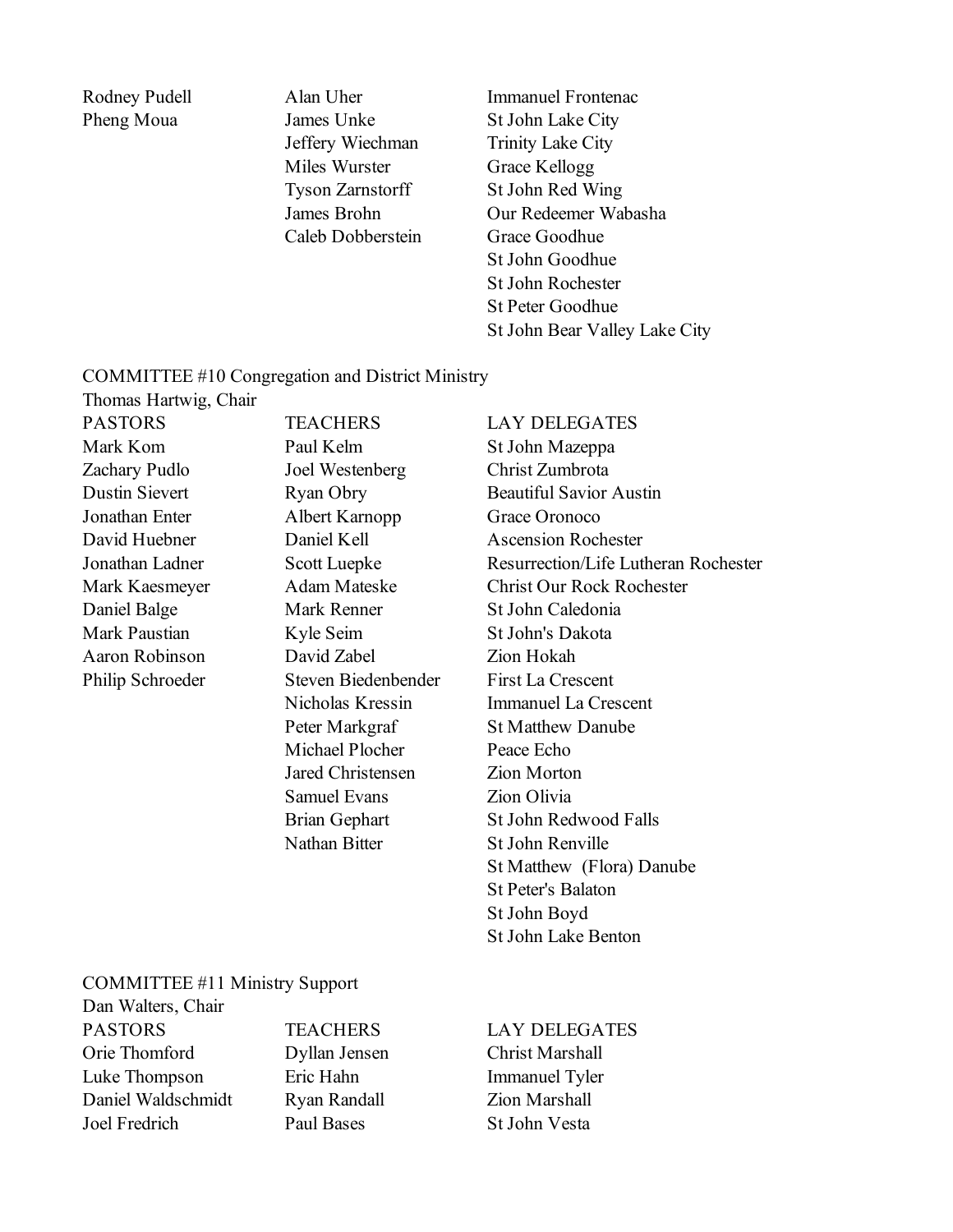Brian Hennig Ronald Ohm Zion Almena Nicolas Schmoller Matthew Pearson St John Centuria Ross Stelljes Jonathan Schaefer Grace Clear Lake Joel Thomford Adrian Smith Grace Osceola Patrick Feldhus Greg Holzhueter Trinity Osceola Edwin Fredrich Robert Klindworth Zion Osceola Scott Schmudlach Salem Stillwater Peter Baganz St John Stillwater David Biedenbender Christ Cambridge

Timothy Grundmeier Jonathan Laabs St John's Wood Lake David Bauer Redeemer Saint Croix Falls Darrell Berg Immanuel Woodville James Carlovsky Shepherd of the Hills Duluth Benjamin Clemons Christ, North St Paul & Hugo New Life Shoreview Divinity Saint Paul Mt Olive Saint Paul St John Saint Paul St Paul's Cannon Falls Christ the Lord Cottage Grove

#### COMMITTEE #12 Special Matters

Tim Smith, Chair Curtiss Seefeldt Ronald Martinson St John Hastings Chris Cordes Macord Johnson Salem Woodbury Philip Gieschen Randy Ristow St Paul Prescott Daniel Lindner D.H. Fuhrmann Faith River Falls Tom Chaleunsouk Justin Ohm Hope Andover

Austin Eisenmann Faith Excelsior

#### PASTORS TEACHERS LAY DELEGATES

Kenley Mann Eric Wolf Emmanuel Hudson Edward Frey Mark Zoellner Shepherd of the Hills Inver Grove Hts Michael Hatzung Jared Matthies St Andrew's Saint Paul Park Justin Heise David Noack Grace South Saint Paul Lucas Callies Justin Vilski Bloomington/Living Hope, Blmngton Wei Zhao Zachary Richie Brooklyn Brooklyn Park Daniel Whitney Good Shepherd Burnsville Michael Vlieger Cross of Christ Coon Rapids Brett Bengel Christ Eden Prairie Jared Witkowiak Abiding Savior Elk River Bradley Essig NorthCross Lakeville Scott Gostchock Redeemer Maple Grove Pilgrim Minneapolis St John's Minneapolis Holy Trinity New Hope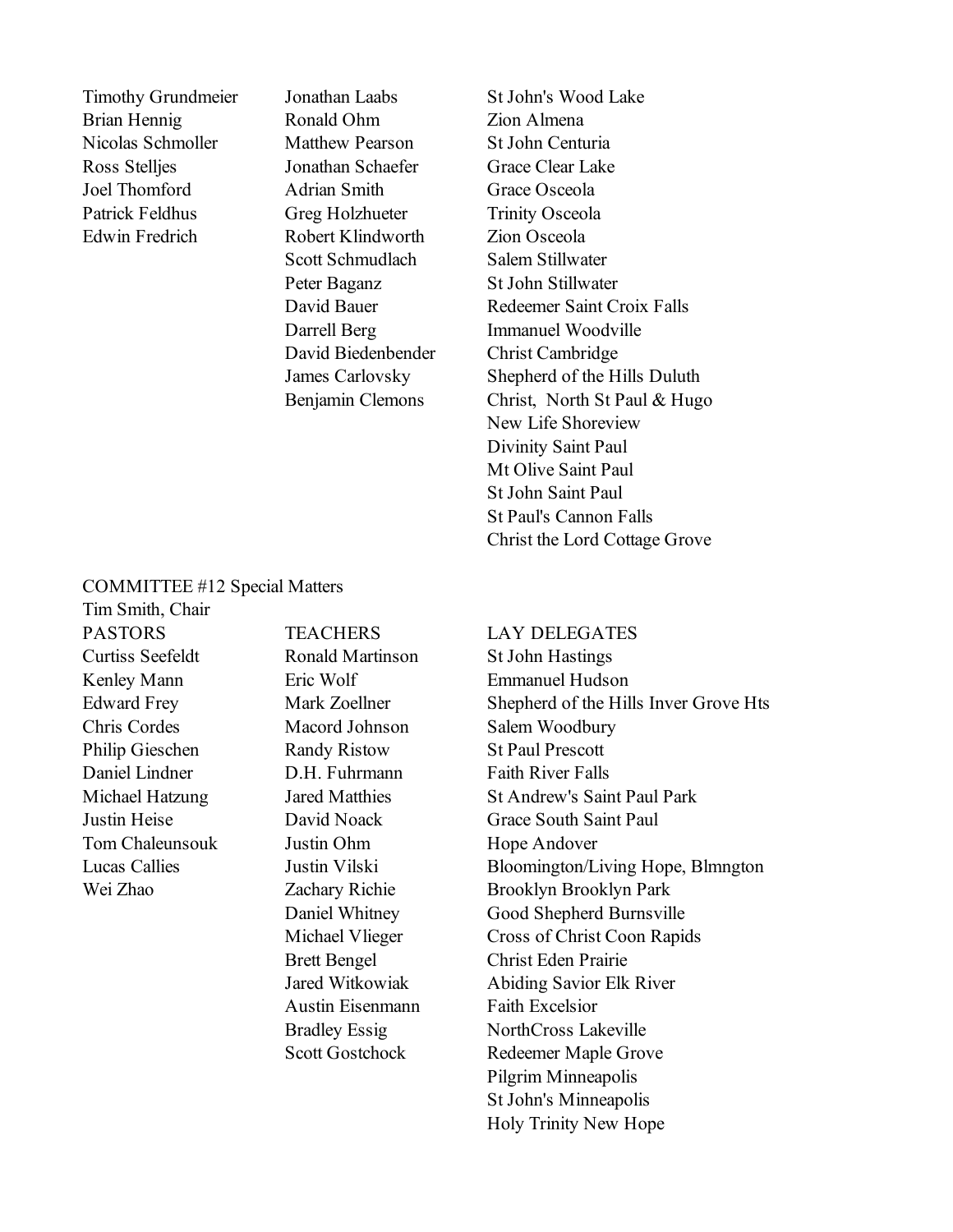# COMMITTEE #13 EXCUSES (All Circuit Pastors)

| David Barkow, Chair |                      |                        |
|---------------------|----------------------|------------------------|
| Daniel Reich        | Jeremy Glowicki      | Edwin Lehmann          |
| Johann Caauwe       | <b>Brian Krueger</b> | Steven Waldschmidt     |
| Michael Neumann     |                      | <b>Samuel Biebert</b>  |
| Todd Engel          | Michael Kuschel      | <b>Steve Schmeling</b> |
| Craig Engel         | John Berg            | Roger Neumann          |
| Brian Kom           | William Brassow      | Paul Meitner           |
| William Werth       | Mark Rieke           |                        |
| Paul Marggraf       | Jeff Enderle         |                        |
|                     |                      |                        |

#### COMMITTEE #14 COURTESY AND PRINTING

| John Boeder, Chair |                 |
|--------------------|-----------------|
| <b>PASTORS</b>     | <b>TEACHERS</b> |
| Keith Wessel       | Jonathan Roux   |
| Lawrence Olson     |                 |

# COMMITTEE #15 COPY REVIEW

| Matt Pfeifer, Chair |                        |
|---------------------|------------------------|
| <b>PASTORS</b>      | <b>TEACHERS</b>        |
| <b>Brian Dose</b>   | Lawrence Czer          |
| James Danell        | <b>Gregory Diersen</b> |

COMMITTEE #16 STEERING COMMITTEE Wayne Schoch, Chair PASTORS David Scharf Thomas Nass Emile Burgess

COMMITTEE #17 HOUSING Jeffrey Schone, Chair